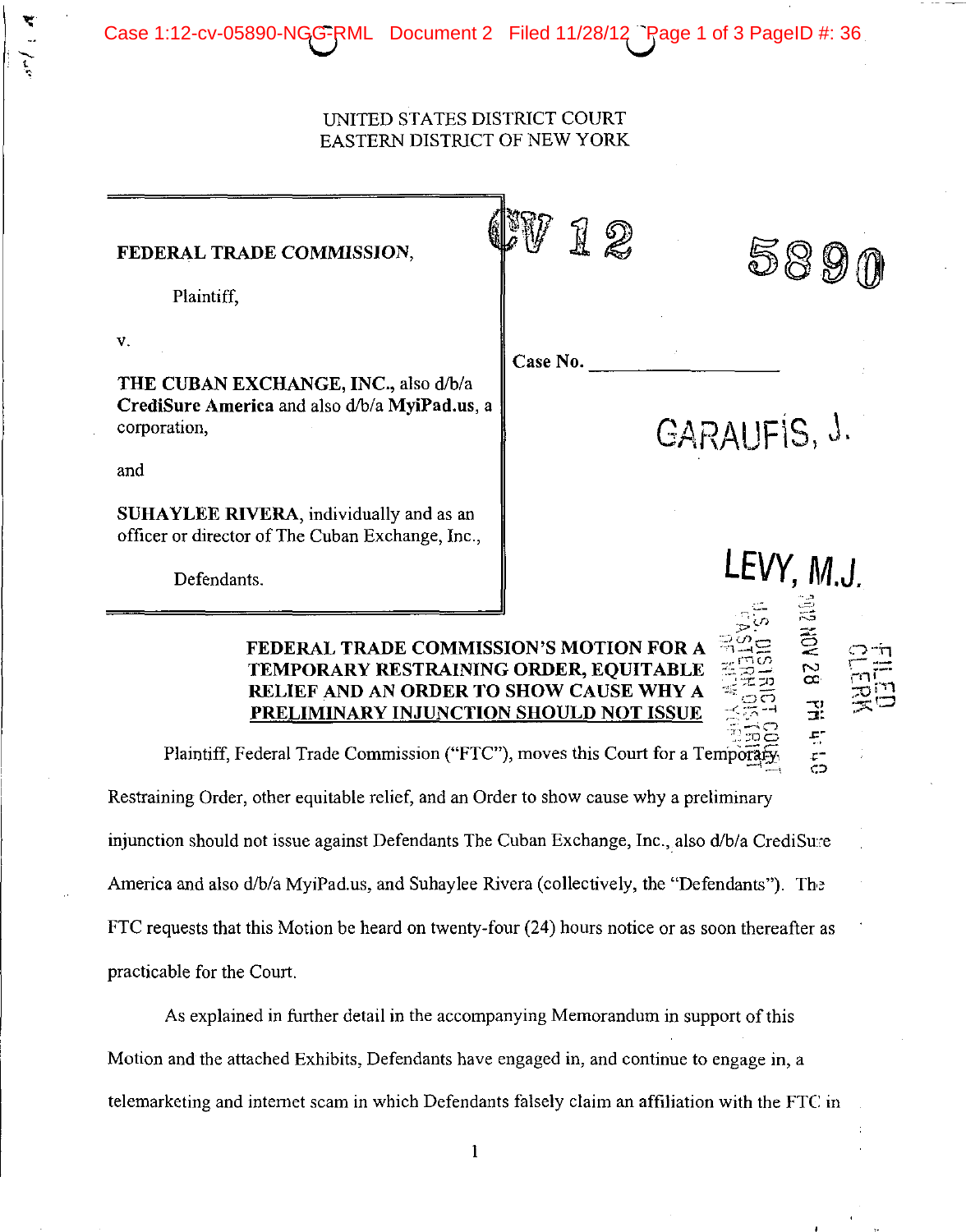## Case 1:12-cv-05890-NGG-RML Document 2 Filed 11/28/12 Rage 2 of 3 PageID #: 37

',<br>'

order to trick consumers into giving Defendants their bank account information. Specifically, Defendants' scheme uses illegal pre-recorded robocalls with fake caller ID information to make it appear as if the calls are coming from the FTC. Defendants' pre-recorded messages direct consumers to the website www.ftcrefund.com, where Defendants then solicit consumers' personal and bank account information purportedly to process refunds (i.e., consumer redress payments) Defendants claim consumers are entitled to receive from the FTC. Defendants' prerecorded messages and statements on their websites falsely represent, explicitly and implicitly, a connection between Defendants and the FTC and make numerous false statements about Defendants' ability to obtain consumer redress from the FTC. In truth, Defendants have no connection whatsoever with the FTC, have never worked with the FTC, and have no way of knowing the identity of consumers due refunds from the FTC. Defendants' conduct violates Section 5(a) of the FTC Act, 15 U.S.C. § 45(a), and the FTC's "Telemarketing Sales Rule" ("TSR"), 16 C.F .R. Part 310.

Due to the fraudulent and ongoing nature of Defendants' activities and pursuant to Section 13(b) of the FTC Act, 15 U.S.C.  $\S$  53(b), the FTC respectfully requests that this Court enter a temporary restraining order that: (A) enjoins Defendants' ongoing violations of the  $F \mathbb{F} C$ Act and the TSR; (B) directs webhosting and website registration companies to disable Defendants' websites and uris related to the fraudulent FTC refund scheme; (C) requires Defendants to preserve documents and information relating to their business activities; and (D) authorizes expedited discovery in advance of the preliminary injunction hearing in this matter. The FTC further requests that the Court enter an order setting a hearing within twenty-four (24) hours or as soon thereafter as practicable for the Court that directs Defendants to show cause

2